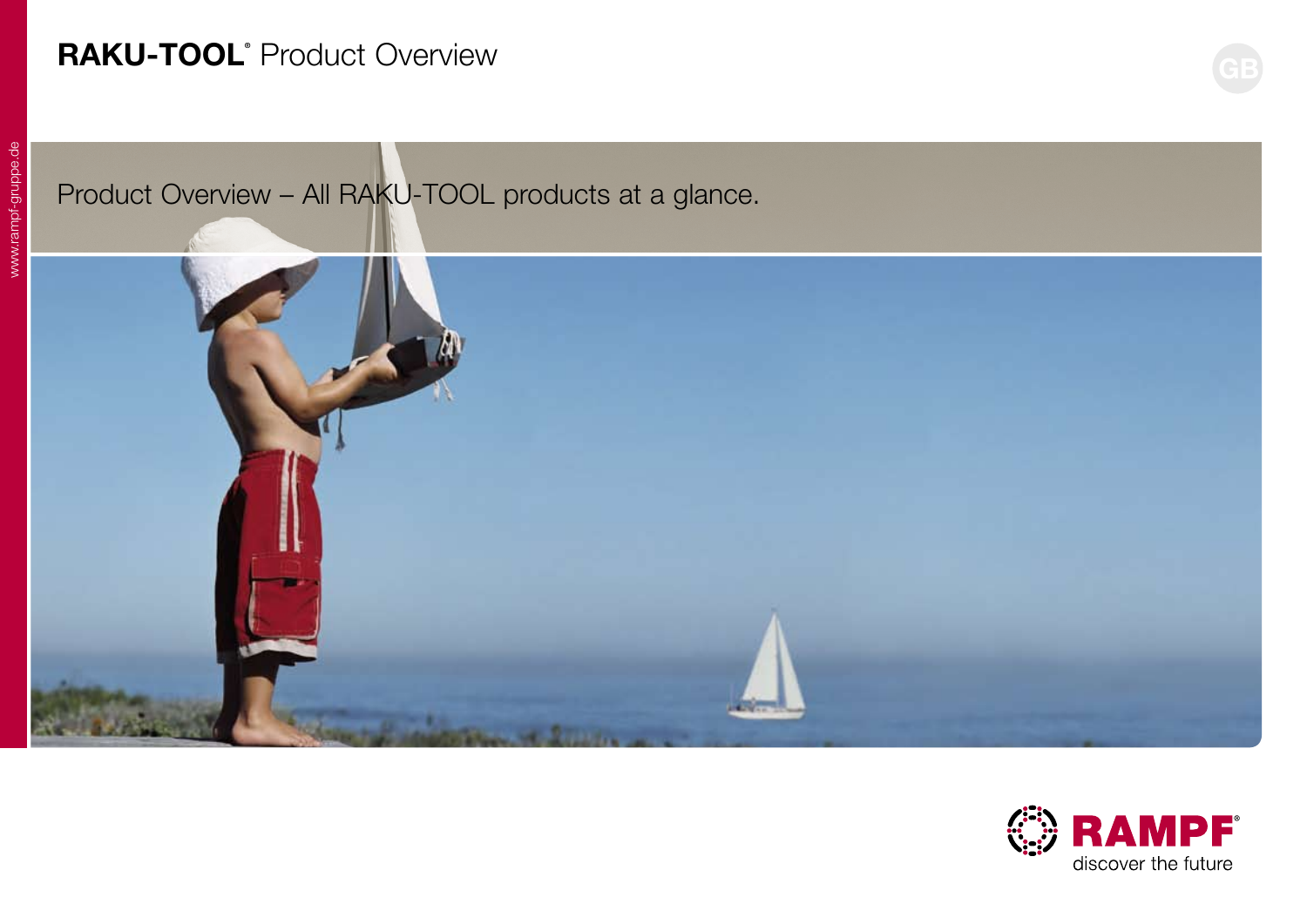RAMPF Tooling<br>RAKU-TOOL Product Overview

### **Epoxy Systems**

| <b>Epoxy Resin</b> | <b>Epoxy Hardener</b> | Mix ratio (pbw) | Color | Pot life at<br>25 °C (Min) | Layer<br>thickness | Density<br>g/cm <sup>3</sup> | <b>Key Properties</b> | Applications |
|--------------------|-----------------------|-----------------|-------|----------------------------|--------------------|------------------------------|-----------------------|--------------|
|                    |                       |                 |       |                            | (mm)               | (ISO 1183)                   |                       |              |

**RAKU-TOOL®** Epoxy Gelcoat Systems

|         |         |        |            | 250 ml      |                          |     |                                                                                                  |                                                                                                          |
|---------|---------|--------|------------|-------------|--------------------------|-----|--------------------------------------------------------------------------------------------------|----------------------------------------------------------------------------------------------------------|
| EG-2100 | EH-2901 | 100:14 | light blue | 15          | $\overline{\phantom{0}}$ | 1.4 | RT curing, thixotropic, can be polished and sanded,<br>good interlayer adhesion, fast reactivity | negatives, models, jigs and fixtures                                                                     |
|         | EH-2950 | 100:14 | light blue | 35          | $\qquad \qquad -$        | 1.4 | RT curing, thixotropic, can be polished and sanded,<br>good interlayer adhesion, slow reactivity |                                                                                                          |
| EG-2101 | EH-2901 | 100:12 | white      | 25          | $\overline{\phantom{0}}$ | 1.4 | RT curing, thixotropic, polishable, easy to apply,<br>fast reactivity                            | negatives, models, jigs & fixtures,                                                                      |
|         | EH-2950 | 100:12 | white      | 60          | $\overline{\phantom{0}}$ | 1.4 | RT curing, thixotropic, polishable, easy to apply,<br>slow reactivity                            | plaster working molds (ceramics)                                                                         |
| EG-2102 | EH-2901 | 100:8  | blue       | 25          | $\qquad \qquad -$        | 1.8 | RT curing, abrasion resistant, chemical resistant,<br>fast reactivity                            | foundry patterns, foam molds, UP forming                                                                 |
|         | EH-2950 | 100:8  | blue       | 60          | -                        | 1.8 | RT curing, abrasion resistant, chemical resistant,<br>slow reactivity                            | tools, tools and tooling aids                                                                            |
| EG-2103 | EH-2903 | 100:11 | black      | 25          | $\qquad \qquad -$        | 2.2 | RT curing, iron filled, wear resistant, thixotropic,<br>hard but workable                        | foundry patterns, metal forming tools, wear<br>resistant tooling aids                                    |
| EG-2104 | EH-2950 | 100:10 | black      | 45          | $\overline{\phantom{0}}$ | 1.7 | temperature resistant (105 °C), very easy to apply,<br>can be polished to a high gloss           | gelcoat for laminate structures and other<br>build-up methods, vacuum forming molds,<br><b>RTM</b> molds |
| EG-2105 | EH-2950 | 100:20 | green      | 35          | $\overline{\phantom{0}}$ | 1.3 | temperature resistant (120 °C), excellent styrene resi-<br>stance, can be polished               | laminate structures, vacuum forming molds,<br>UP laminated molds/press tools, RTM molds                  |
| EG-2107 | EH-2951 | 100:20 | black      | $2 - 2.5 h$ | $\overline{\phantom{0}}$ | 1.6 | temperature resistant (180 °C), easy to apply,<br>good workability                               | gelcoat for high temperature molds,<br>prepreg lay up tools                                              |

**RAKU-TOOL®** Epoxy Laminating/Epoxy Coupling Layer

|         |       | 500 m  |      |     |   |     |                                                                           |                                                                                                |
|---------|-------|--------|------|-----|---|-----|---------------------------------------------------------------------------|------------------------------------------------------------------------------------------------|
| EL-2209 | -2950 | 100:10 | gray | -30 | - | 1.6 | abricated, two component coupling coat,<br>temperature resistant (115 °C) | production of tools, molds and tooling aids<br>with various systems like epoxy and<br>polyurea |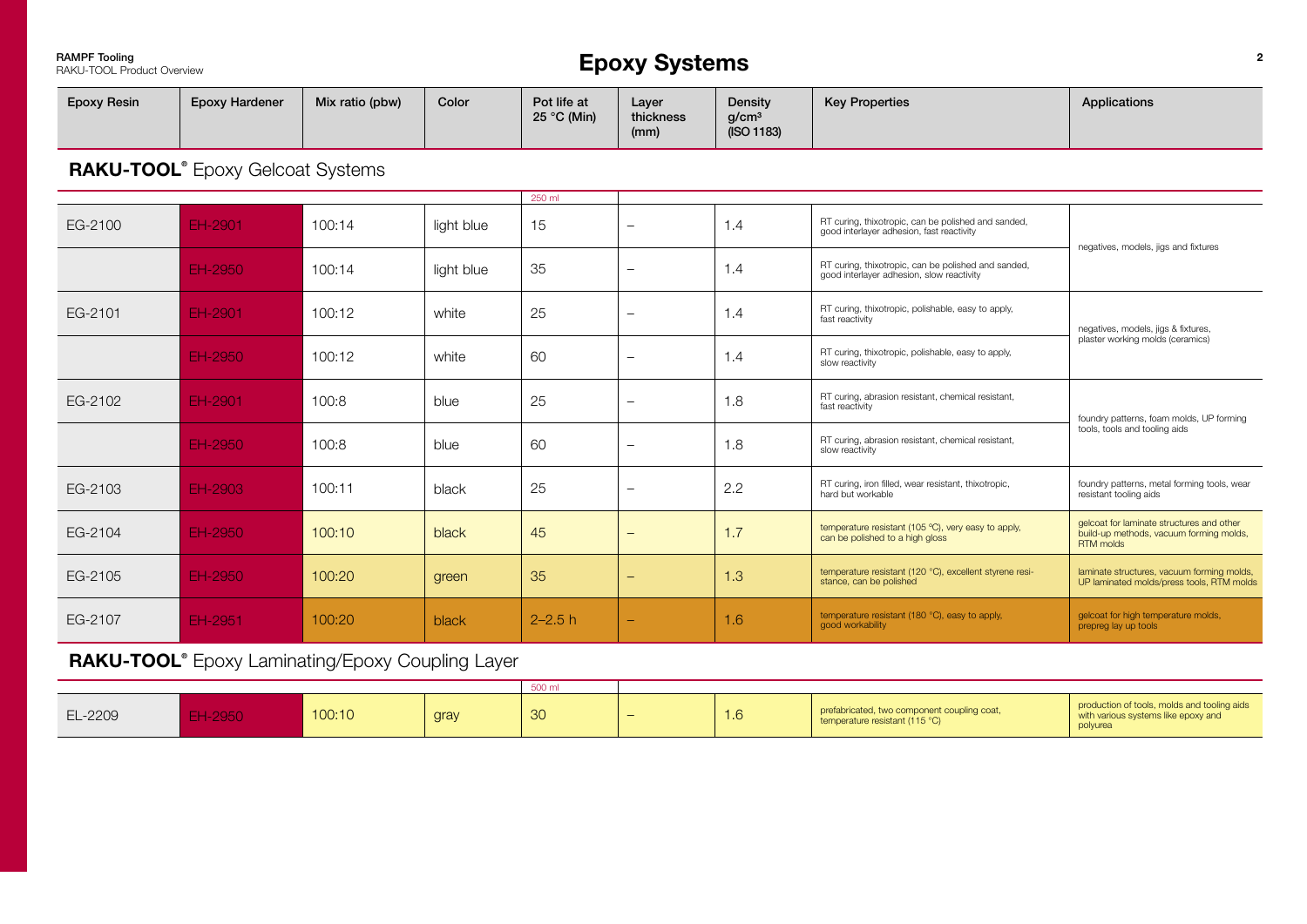| <b>Epoxy Resin</b> | <b>Epoxy Hardener</b> | Mix ratio (pbw) | Color | Pot life at<br>25 °C (Min) | Layer<br>thickness<br>(mm) | Density<br>g/cm <sup>3</sup><br>(ISO 1183) | <b>Key Properties</b> | Applications |
|--------------------|-----------------------|-----------------|-------|----------------------------|----------------------------|--------------------------------------------|-----------------------|--------------|
|--------------------|-----------------------|-----------------|-------|----------------------------|----------------------------|--------------------------------------------|-----------------------|--------------|

**RAKU-TOOL®** Epoxy Laminating Systems

|         |         |        | 500 ml |            | general tool building and tooling aids,<br>RT curing, unfilled, low viscosity, good compatibility<br>1.1<br>with glass fibres and fillers<br>binder for quartz sand and fabrics<br>RT curing, unfilled, high mechanical properties at<br>1.1<br>RT cure, fast reactivity<br>RT curing, unfilled, high mechanical properties at<br>jigs, foundry patterns, tooling aids,<br>1.1<br>UP lay up tools, backing structures<br>RT cure, medium reactivity<br>RT curing, unfilled, high mechanical properties at<br>1.1<br>RT cure, slow reactivity<br>temperature resistant (120 °C), unfilled, low viscosity,<br>1.1<br>very good wetting properties, fast reactivity<br>laminated molds, RTM or RIM tools, glas or<br>carbon fibre laminates, resin infusion<br>temperature resistant (120 °C), unfilled, low viscosity,<br>1.1<br>slow reactivity |     |                                                                                       |                                                                                       |
|---------|---------|--------|--------|------------|------------------------------------------------------------------------------------------------------------------------------------------------------------------------------------------------------------------------------------------------------------------------------------------------------------------------------------------------------------------------------------------------------------------------------------------------------------------------------------------------------------------------------------------------------------------------------------------------------------------------------------------------------------------------------------------------------------------------------------------------------------------------------------------------------------------------------------------------|-----|---------------------------------------------------------------------------------------|---------------------------------------------------------------------------------------|
| EL-2200 | EH-2900 | 100:20 | clear  | 70         | 8                                                                                                                                                                                                                                                                                                                                                                                                                                                                                                                                                                                                                                                                                                                                                                                                                                              |     |                                                                                       |                                                                                       |
| EL-2201 | EH-2904 | 100:50 | clear  | 35         | 8                                                                                                                                                                                                                                                                                                                                                                                                                                                                                                                                                                                                                                                                                                                                                                                                                                              |     |                                                                                       |                                                                                       |
|         | EH-2905 | 100:50 | clear  | 65         | 8                                                                                                                                                                                                                                                                                                                                                                                                                                                                                                                                                                                                                                                                                                                                                                                                                                              |     |                                                                                       |                                                                                       |
|         | EH-2906 | 100:50 | clear  | 145        | 8                                                                                                                                                                                                                                                                                                                                                                                                                                                                                                                                                                                                                                                                                                                                                                                                                                              |     |                                                                                       |                                                                                       |
| EL-2203 | EH-2952 | 100:25 | clear  | 60         | 8                                                                                                                                                                                                                                                                                                                                                                                                                                                                                                                                                                                                                                                                                                                                                                                                                                              |     |                                                                                       |                                                                                       |
|         | EH-2953 | 100:25 | clear  | 100        | 8                                                                                                                                                                                                                                                                                                                                                                                                                                                                                                                                                                                                                                                                                                                                                                                                                                              |     |                                                                                       |                                                                                       |
| EL-2204 | EH-2954 | 100:40 | amber  | 2 h 15 min | 8                                                                                                                                                                                                                                                                                                                                                                                                                                                                                                                                                                                                                                                                                                                                                                                                                                              | 1.2 | temperature resistant (180 °C), unfilled,<br>good wetting properties, fast reactivity | high temperature resistant glas or carbon<br>fibre reinforced tools, high temperature |
|         | EH-2955 | 100:40 | amber  | 6 h        | 8                                                                                                                                                                                                                                                                                                                                                                                                                                                                                                                                                                                                                                                                                                                                                                                                                                              | 1.2 | temperature resistant (180 °C), unfilled,<br>good wetting properties, slow reactivity | prepreg lay up tools, backing structures                                              |

### **RAKU-TOOL®** Epoxy Laminating Pastes

|         |         |        |       | 500 ml |           |         |                                                                                  |                                                                                       |
|---------|---------|--------|-------|--------|-----------|---------|----------------------------------------------------------------------------------|---------------------------------------------------------------------------------------|
| EL-2207 | EH-2907 | 100:10 | blue  | 90     | $15 - 25$ | $\cdot$ | laminating paste, RT curing                                                      | reinforcement of molds and tooling aids,<br>backing structures, jigs, fixtures        |
| EL-2208 | H-2952  | 100:10 | black | 120    | $15 - 25$ | 0.8     | laminating paste, low density, high temperature<br>resistance (115 $^{\circ}$ C) | backing structures for molds and tooling aids,<br>laminated shells, jigs and fixtures |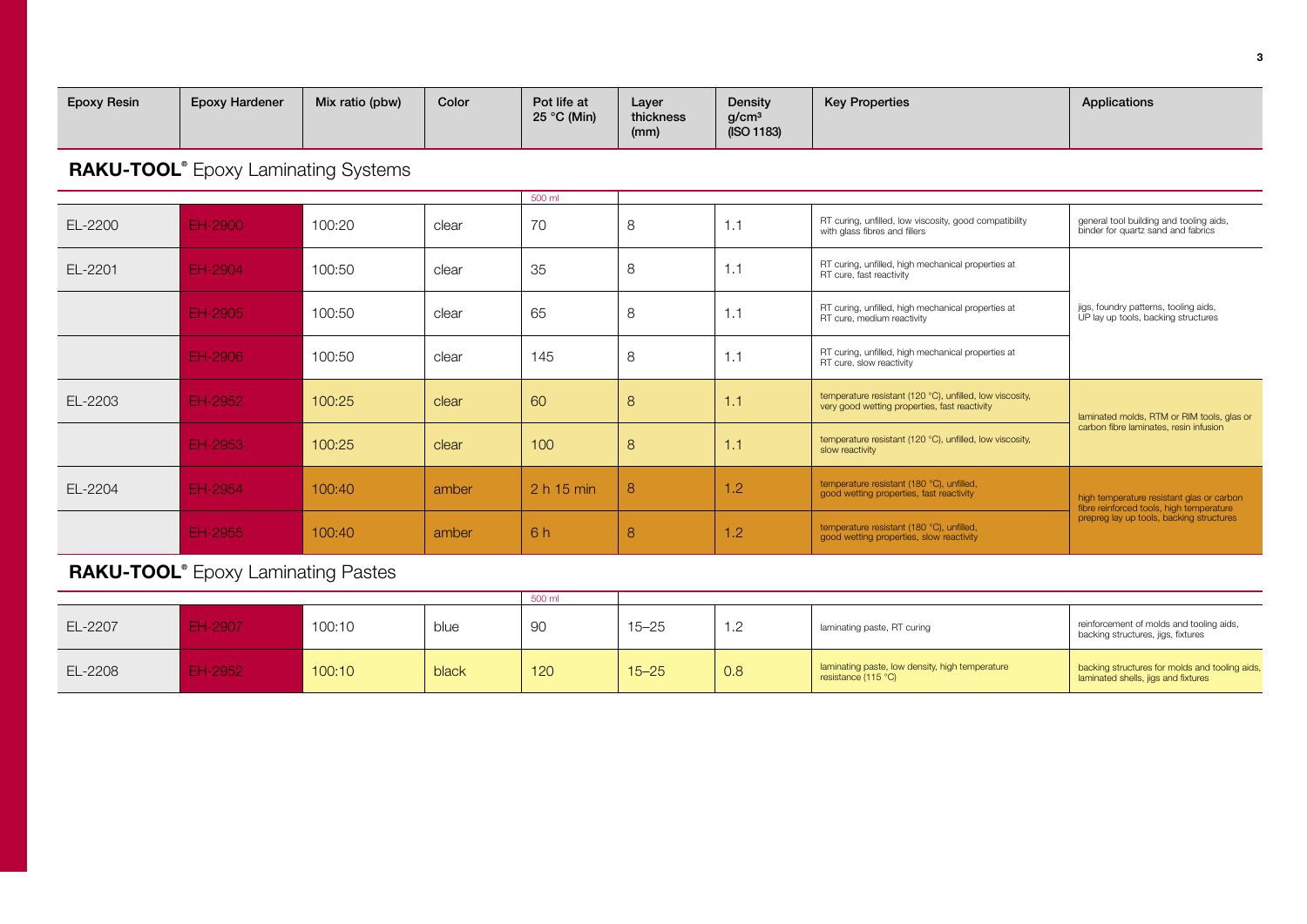RAKU-TOOL Product Overview

| <b>Epoxy Resin</b> | <b>Epoxy Hardener</b> | Mix ratio (pbw) | Color | Pot life at<br>25 °C (Min) | Layer<br>thickness | Density<br>q/cm <sup>3</sup> | <b>Key Properties</b> | Applications |
|--------------------|-----------------------|-----------------|-------|----------------------------|--------------------|------------------------------|-----------------------|--------------|
|                    |                       |                 |       |                            | (mm)               | (ISO 1183)                   |                       |              |

**RAKU-TOOL®** Epoxy Casting Systems

|         |         |        | 1000 ml |             |    |     | foundry patterns, copy models, foam molds<br>foundry patterns, copy models, direct<br>casting (negatives), jigs, fixtures,<br>galvanobath models, working models<br>for the ceramics industry |                                                                    |  |
|---------|---------|--------|---------|-------------|----|-----|-----------------------------------------------------------------------------------------------------------------------------------------------------------------------------------------------|--------------------------------------------------------------------|--|
| EC-2400 | EH-2909 | 100:6  | blue    | 45          | 30 | 1.9 | abrasion resistant, good chemical resistance,<br>easy to pour, fast reactivity                                                                                                                |                                                                    |  |
|         | EH-2952 | 100:6  | blue    | $3.5 - 4 h$ | 60 | 1.9 | abrasion resistant, temperature resistant (110-115 °C),<br>slow reactivity                                                                                                                    |                                                                    |  |
| EC-2401 | EH-2904 | 100:20 | ivory   | 45          | 10 | 1.6 | with mineral filler, flows very well, fast reactivity                                                                                                                                         |                                                                    |  |
|         | EH-2905 | 100:20 | ivory   | 90          | 20 | 1.6 | with mineral filler, flows very well, medium reactivity                                                                                                                                       |                                                                    |  |
|         | EH-2906 | 100:20 | ivory   | 180         | 80 | 1.6 | with mineral filler, flows very well, slow reactivity                                                                                                                                         |                                                                    |  |
| EC-2402 | EH-2904 | 100:15 | black   | 45          | 10 | 2.2 | RT curing, with metal fillers, workable hard surface,<br>fast reactivity                                                                                                                      |                                                                    |  |
|         | EH-2905 | 100:15 | black   | 90          | 20 | 2.2 | RT curing, with metal fillers, workable hard surface,<br>medium reactivity                                                                                                                    | foundry patterns, copy models,                                     |  |
|         | EH-2906 | 100:15 | black   | 180         | 80 | 2.2 | RT curing, with metal fillers, workable hard surface,<br>slow reactivity                                                                                                                      | metal forming, general modeling                                    |  |
|         | EH-2902 | 100:15 | black   | 140         | 40 | 2.2 | RT curing, with metal fillers, impact resistant                                                                                                                                               |                                                                    |  |
| EC-2404 | EH-2952 | 100:9  | gray    | 145         | 60 | 1.7 | temperature resistant (120 °C), aluminum filled,<br>chemical resistant                                                                                                                        | vacuum forming molds, jigs, injection molds,<br>foam molding tools |  |

**RAKU-TOOL®** Epoxy Infusion Systems

|         |                 | 500 m  |       |    |   |                                                                                             |                     |
|---------|-----------------|--------|-------|----|---|---------------------------------------------------------------------------------------------|---------------------|
| EI-2500 | ט <i>ו</i> צ∠-ד | 100:25 | clear | 60 | . | temperature resistant (115 °C), flows well, unfilled,<br>viscosity, good wetting properties | resin infusion, RTM |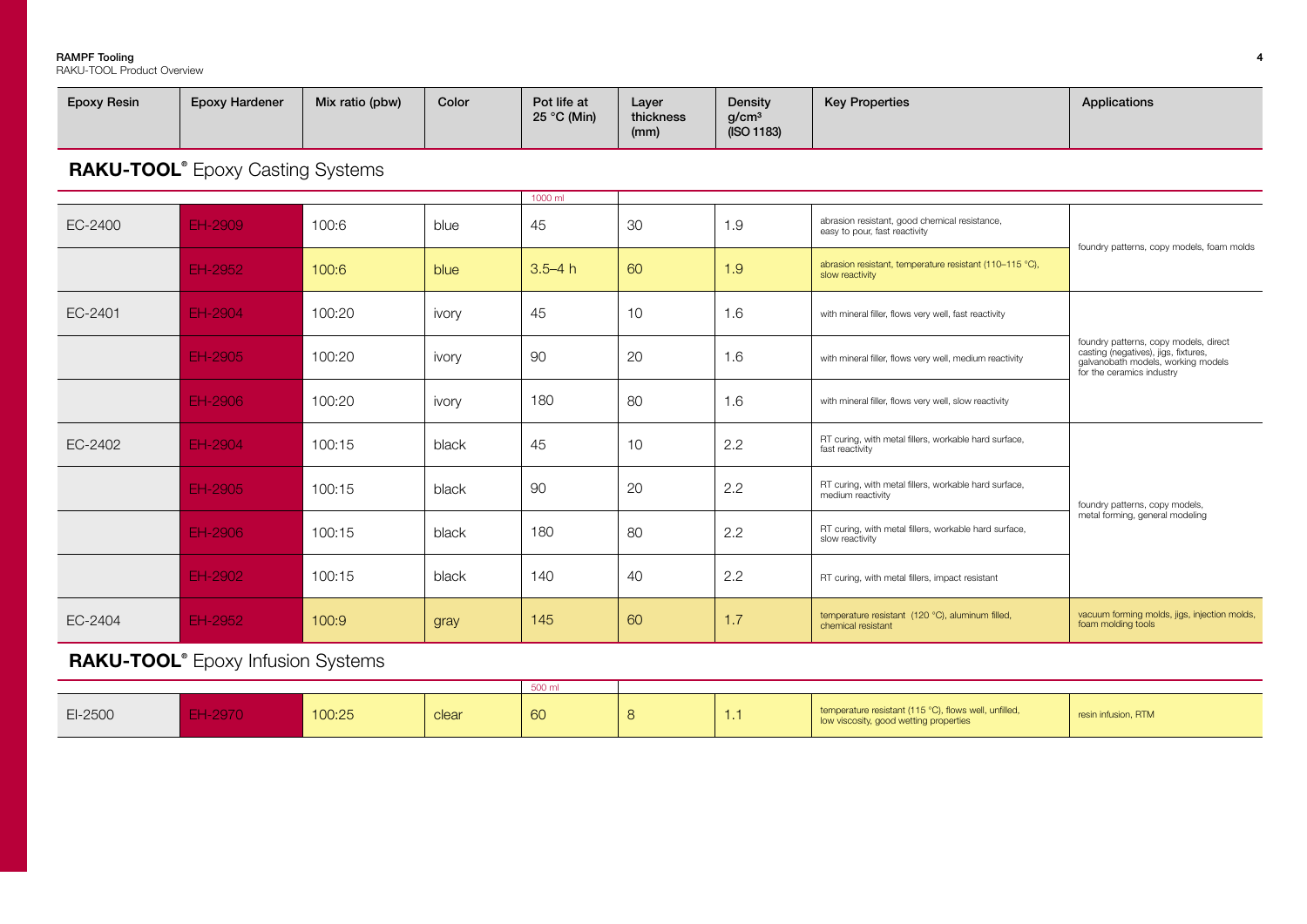### **Polyurethane Systems**

| Polyurethane<br>Resin                       | Polyurethane<br>Hardener<br>(Isocyanate)        | Mix ratio (pbw)         | Color       | Pot life at<br>25 °C (Min) | Layer<br>thickness<br>(mm) | Density<br>q/cm <sup>3</sup><br>(ISO 1183) | <b>Key Properties</b>                                                                                                                            | Applications                                                                      |  |
|---------------------------------------------|-------------------------------------------------|-------------------------|-------------|----------------------------|----------------------------|--------------------------------------------|--------------------------------------------------------------------------------------------------------------------------------------------------|-----------------------------------------------------------------------------------|--|
|                                             | <b>RAKU-TOOL</b> ® Polyurea Gelcoats Systems    |                         |             |                            |                            |                                            |                                                                                                                                                  |                                                                                   |  |
|                                             |                                                 |                         | 250 ml      |                            |                            |                                            |                                                                                                                                                  |                                                                                   |  |
| PG-3100                                     | <b>PH-3952</b>                                  | 100:50                  | green       | $45 - 50$                  | $\overline{\phantom{0}}$   | 1.09                                       | high abrasion and impact resistance,<br>Shore D 50-55, both components are without skull<br>and crossbones label                                 | pattern plates, core boxes, foundry patterns                                      |  |
| <b>RAKU-TOOL</b> ® Polyurea Casting Systems |                                                 |                         |             |                            |                            |                                            |                                                                                                                                                  |                                                                                   |  |
|                                             |                                                 |                         |             | 1000 ml                    |                            |                                            |                                                                                                                                                  |                                                                                   |  |
| PC-3451                                     | <b>PH-3952</b>                                  | 100:60                  | light beige | $20 - 25$                  | 10                         | 1.1                                        | high abrasion resistance and high impact strength,<br>shore D 60-65, no brittle phase, both components<br>are without skull and crossbones label | pattern plates, core boxes, foundry patterns                                      |  |
|                                             | <b>RAKU-TOOL</b> ® Polyurethane Casting Systems |                         |             |                            |                            |                                            |                                                                                                                                                  |                                                                                   |  |
|                                             |                                                 |                         |             | 1000 ml                    |                            |                                            |                                                                                                                                                  |                                                                                   |  |
| PC-3403                                     | PH-3903                                         | 100:80                  | beige       | $30 - 40$                  | 20                         | 1.2                                        | mass casting system for face casting                                                                                                             | metal forming tools, molds for prototyping,<br>prototypes and backing for foundry |  |
|                                             | <b>PH-3903</b><br>AC-9004)                      | 100:80<br>$(380 - 400)$ | beige       | 60                         | > 300                      | $1.6 - 1.7$                                | mass casting system with filler AC-9004 for large<br>volume castings                                                                             | patterns                                                                          |  |
| PC-3406                                     | PH-3906                                         | 100:12                  | beige       | $25 - 30$                  | 20                         | 1.1                                        | soft/flexible, high tear propagation resistance,<br>Shore A 55-60                                                                                | soft/flexible casting molds, plaster molds for<br>the ceramics industry           |  |
| PC-3407                                     | PH-3906                                         | 100:30                  | ivory       | $25 - 30$                  | 20                         | 1.3                                        | soft/flexible, high tear propagation resistance,<br>Shore A 65-70                                                                                | soft/flexible casting molds, plaster molds for<br>the ceramics industry           |  |

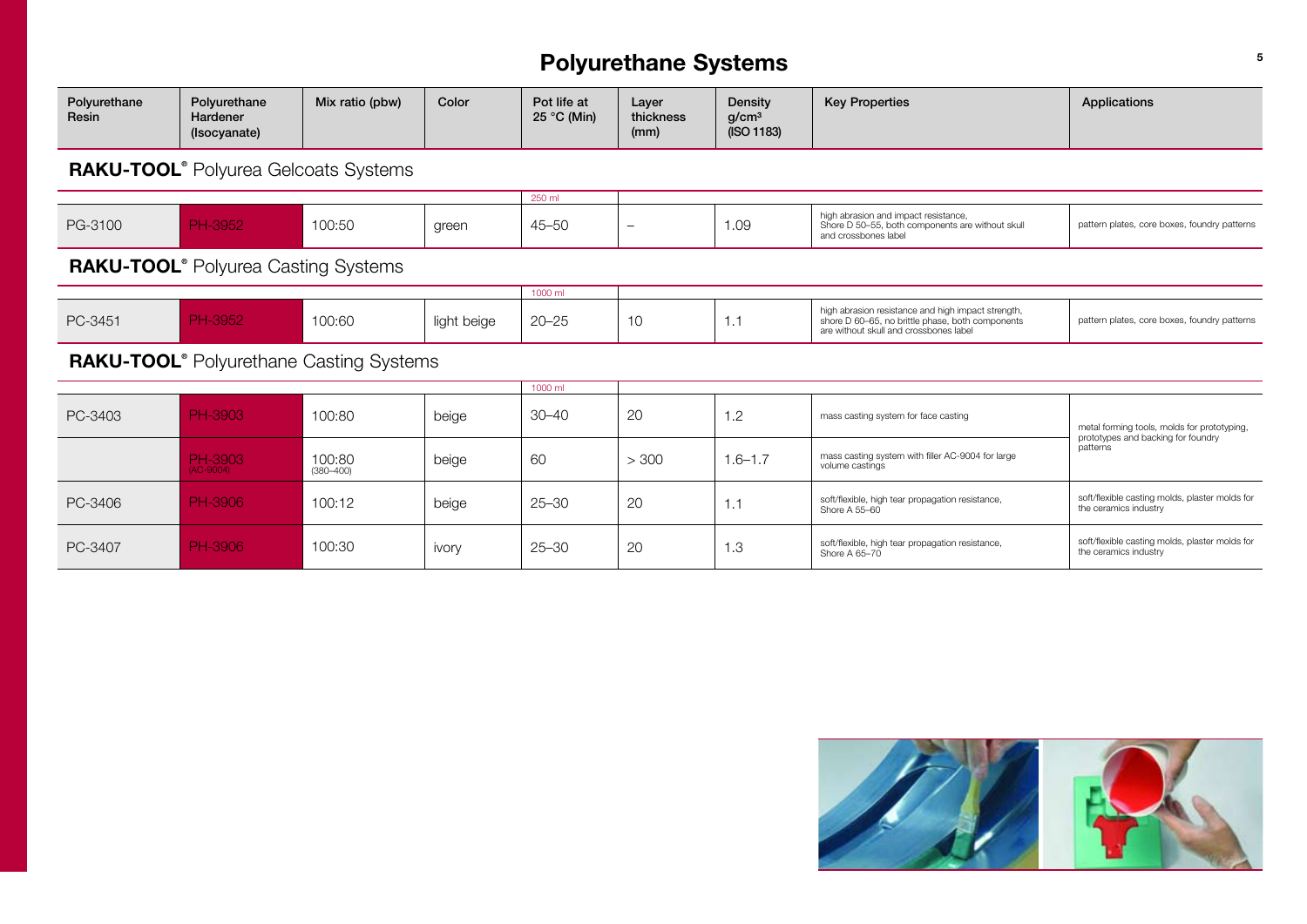RAKU-TOOL Product Overview

| Polvurethane | Polvurethane | Mix ratio (pbw) | Color | Pot life at | Layer     | Density           | <b>Key Properties</b> | Applications |
|--------------|--------------|-----------------|-------|-------------|-----------|-------------------|-----------------------|--------------|
| Resin        | Hardener     |                 |       | 25 °C (Min) | thickness | q/cm <sup>3</sup> |                       |              |
|              | (Isocyanate) |                 |       |             | (mm)      | (ISO 1183)        |                       |              |
|              |              |                 |       |             |           |                   |                       |              |

**RAKU-TOOL®** Polyurethane Rapid Prototyping Systems

|         |         |         |       | 1000 ml |   |      |                                                                                             |                                                                        |
|---------|---------|---------|-------|---------|---|------|---------------------------------------------------------------------------------------------|------------------------------------------------------------------------|
| PR-3600 | PH-3900 | 100:40  | black | 90 sec. | 4 | 1.14 | simulates rubber, Shore A 80-85, fast demold time                                           | functional prototype parts, short run                                  |
|         | PH-3904 | 100:33  | black | 90 sec. | 4 | 1.14 | simulates rubber, Shore A 65-70, high elongation at<br>break, fast demold time              | production, rapid prototyping                                          |
| PR-3602 | PH-3904 | 100:80  | black | 65 sec. | 4 | 1.14 | simulates PE / PP, very good impact resistance,<br>fast demold time                         | functional prototype parts & bumpers,                                  |
|         | PH-3905 | 100:80  | black | 60 sec. | 4 | 1.14 | simulates PE / PP, good impact strength,<br>temperature resistant (90 °C), fast demold time | short run production, rapid prototyping                                |
| PR-3604 | PH-3905 | 100:100 | black | 90 sec. | 5 | 1.17 | simulates ABS / PP, temperature resistant (115 °C)                                          |                                                                        |
| PR-3605 | PH-3905 | 100:100 | black | 60 sec. | 4 | 1.17 | simulates ABS / PP, temperature resistant (115 °C),<br>fast demold time                     | functional prototype parts, short run<br>production, rapid prototyping |
| PR-3606 | PH-3905 | 100:100 | black | 65 sec. | 4 | 1.18 | simulates ABS / PP, temperature resistant (135 °C),<br>fast demold time                     |                                                                        |

**RAKU-TOOL®** Polyurethane Fast Cast Systems

|         |                        |               |       | 1000 ml |     |             |                                                              |                                                                                  |
|---------|------------------------|---------------|-------|---------|-----|-------------|--------------------------------------------------------------|----------------------------------------------------------------------------------|
| PF-3700 | <b>PH-3970</b>         | 100:100       | beige | $2 - 3$ | 10  | $1.0 - 1.2$ | unfilled two component system,<br>mix ratio 1:1, fast curing |                                                                                  |
|         | PH-3970<br>(AC-9004)   | 100:100 (300) | beige | $4 - 5$ | 10  | $1.6 - 1.7$ | unfilled two component system<br>with filler AC-9004         |                                                                                  |
| PF-3701 | PH-3971                | 100:100       | beige | $5 - 6$ | 20  | $1.0 - 1.2$ | unfilled two component system,<br>mix ratio 1:1, slow curing | foundry patterns and core boxes, negatives<br>and various tooling aids, checking |
|         | PH-3971<br>$(AC-9004)$ | 100:100 (300) | beige | $8 - 9$ | 20  | $1.6 - 1.7$ | unfilled two component system<br>with filler AC-9004         | castings, prototype parts                                                        |
| PF-3702 | PH-3972                | 100:15        | white | $4 - 5$ | 20  | 1.7         | two component system with filled polyol                      |                                                                                  |
| PF-3704 | PH-3974                | 100:100       | blue  | 8       | 100 | 1.7         | filled two component system for<br>casting thick layers      |                                                                                  |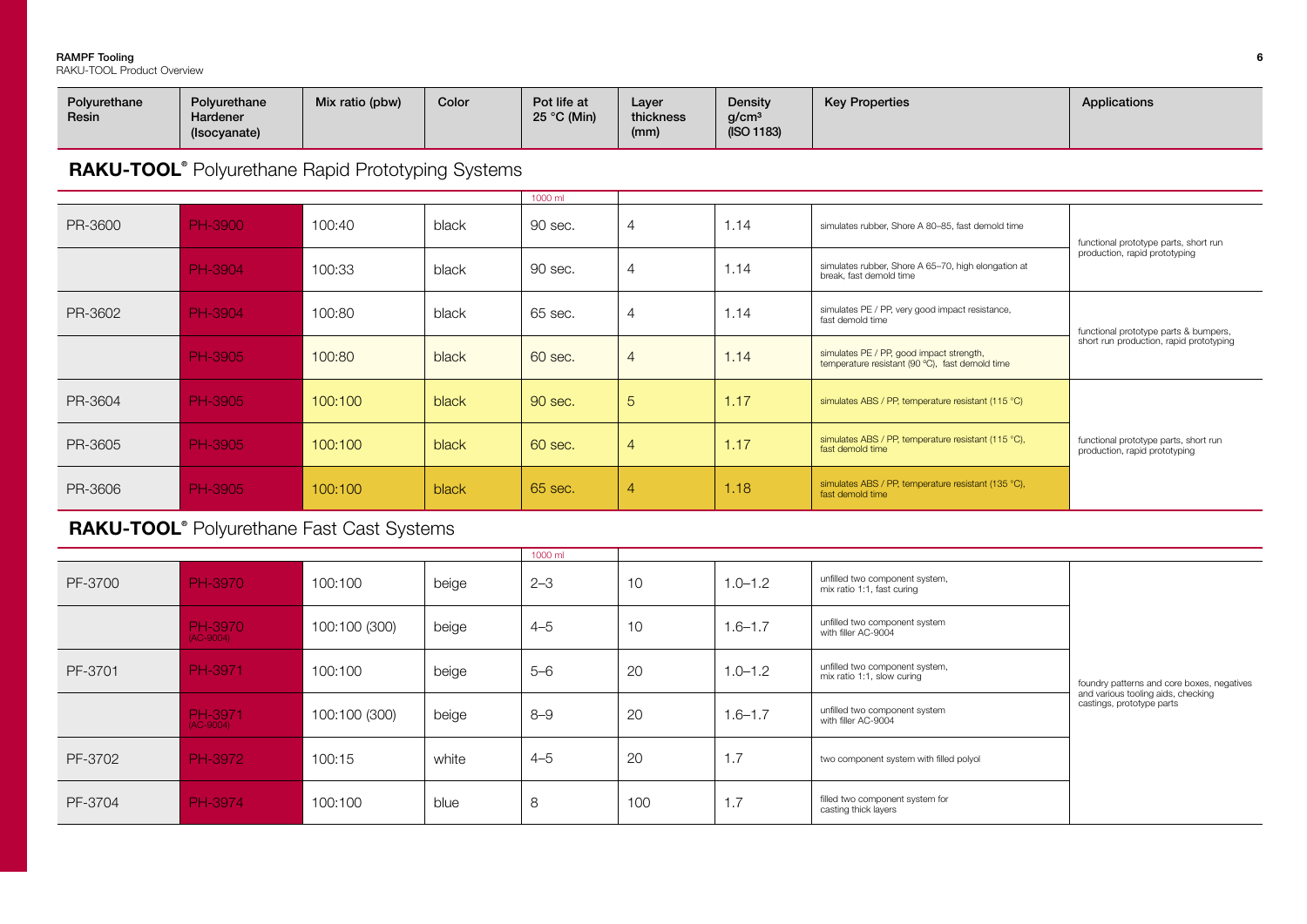| Polyurethane<br>Resin | Polvurethane<br>Hardener<br>(Isocyanate) | Mix ratio (pbw) | Color | Pot life at<br>25 °C (Min) | Layer<br>thickness<br>(mm) | Density<br>g/cm <sup>3</sup><br>(ISO 1183) | <b>Key Properties</b> | Applications |
|-----------------------|------------------------------------------|-----------------|-------|----------------------------|----------------------------|--------------------------------------------|-----------------------|--------------|
|-----------------------|------------------------------------------|-----------------|-------|----------------------------|----------------------------|--------------------------------------------|-----------------------|--------------|

### **RAKU-TOOL®** Accessories

| AC-9001 | $\overline{\phantom{0}}$ | white  | $\overline{\phantom{0}}$ | $\overline{\phantom{0}}$ | $\overline{\phantom{0}}$ | mineral filler, bulk density 1.0 g/cm <sup>3</sup> .          | filler for EP- and PU systems                          |
|---------|--------------------------|--------|--------------------------|--------------------------|--------------------------|---------------------------------------------------------------|--------------------------------------------------------|
| AC-9002 | $\overline{\phantom{0}}$ | gray   |                          | $\overline{\phantom{0}}$ | $\overline{\phantom{0}}$ | light mineral filler, bulk density 0.35-0.4 g/cm <sup>3</sup> | filler for EP- and PU systems                          |
| AC-9004 | $\overline{\phantom{0}}$ | white  | $\qquad \qquad -$        | $\qquad \qquad -$        | $\overline{\phantom{0}}$ | inorganic filler, bulk density 1.6 g/cm <sup>3</sup>          | filler for EP- and PU systems                          |
| AC-9102 | $\overline{\phantom{0}}$ | white  |                          | $\overline{\phantom{0}}$ | 0.8                      | paste release agent, wax based, can be polished               | models made out of wood and board<br>materials         |
| AC-9103 | $\overline{\phantom{0}}$ | white  | $\overline{\phantom{0}}$ | $\overline{\phantom{0}}$ | 0.72                     | liquid release agent, wax based, can be polished              | tooling aids and tools made<br>out of EP, PU and metal |
| AC-9500 | $\overline{\phantom{0}}$ | yellow | $\qquad \qquad -$        | $0.5 - 5.0$              | $-$                      | temperature resistant up to 135 °C-140 °C                     | self adhesive wax sheets for<br>tooling aids           |

| EG        | Epoxy Gelcoat/Resin    |
|-----------|------------------------|
| FI        | Epoxy Laminating/Resin |
| FC.       | Epoxy Casting/Resin    |
| FI        | Epoxy Infusion/Resin   |
| <b>FH</b> | Epoxy Hardener         |
| AC        | Ancillaries            |

| PG        | Polyurea Gelcoat/Resin                        |
|-----------|-----------------------------------------------|
| PC        | Polyurethane or Polyurea Casting/Polyol/Resin |
| <b>PR</b> | Polyurethane Rapid Prototyping/Polyol         |
| PF        | Polyurethane Fast Cast/Polyol                 |
| PH        | Polyurethane/Isocyanate                       |

| temperature resistant up to $90^{\circ}$ C  |
|---------------------------------------------|
| temperature resistant up to 105 °C          |
| temperature resistant up to 115 $\degree$ C |
| temperature resistant up to 120 °C          |
| temperature resistant up to 135 °C          |
| temperature resistant up to 180 °C          |
|                                             |

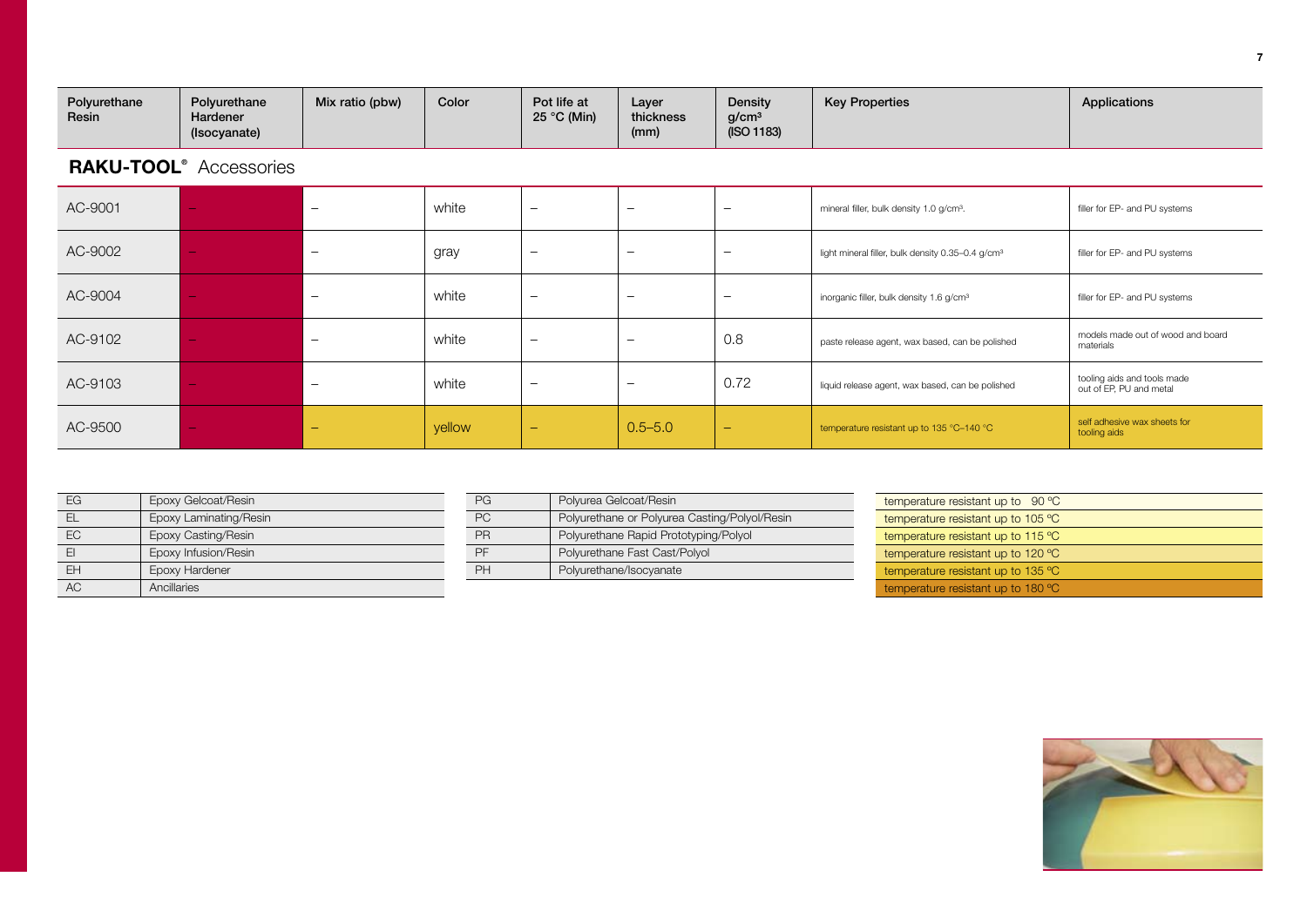RAKU-TOOL Product Overview

| Hardener                                              |             |             | 25 °C (Min)                                                                                 | thickness<br>(mm)        | <b>Density</b><br>g/cm <sup>3</sup><br>(ISO 1183) | <b>Key Properties</b>                                              | Applications                                                                        |
|-------------------------------------------------------|-------------|-------------|---------------------------------------------------------------------------------------------|--------------------------|---------------------------------------------------|--------------------------------------------------------------------|-------------------------------------------------------------------------------------|
|                                                       |             |             | 1000 ml                                                                                     |                          |                                                   |                                                                    |                                                                                     |
| EH-2930                                               | 100:100     | brown       | 60                                                                                          | 40                       | 0.65                                              | multipurpose modeling paste (hand applied paste)                   | styling and design models, master models,<br>patterns                               |
|                                                       |             |             | 1000 ml                                                                                     |                          |                                                   |                                                                    |                                                                                     |
| CP-6050 H                                             | 100:100     | light brown | $30 - 40$                                                                                   | 40                       | 0.5                                               | smooth, homogeneous surface,<br>easy to machine, very little dust  | design and styling models, molds                                                    |
| CP-6070 H                                             | 100:100     | brown       | $30 - 40$                                                                                   | 40                       | 0.75                                              | fine, homogeneous surface                                          | design and styling models, master models,<br>molds                                  |
| CP-6070 H                                             | 100:100     | gray        | $30 - 40$                                                                                   | 40                       | 0.75                                              | fine, homogeneous surface                                          | design and styling models, master models,<br>molds                                  |
| <b>RAKU-TOOL</b> <sup>®</sup> Adhesives for Boards    |             |             |                                                                                             |                          |                                                   |                                                                    |                                                                                     |
| EH-2910                                               | 100:60      | clear       | 60                                                                                          | $\overline{\phantom{0}}$ | 1.1                                               | multipurpose adhesive, RT curing, long pot life,<br>easy to mix    | universally applicable, especially suited for<br>our working boards (except WB-700) |
| EH-2934                                               | 100:20      | green       | 90                                                                                          |                          | 0.9                                               | similar shore hardness                                             | bonding of working board<br><b>WB-0700</b>                                          |
| EH-2904                                               | 100:30      | apricot     | 25                                                                                          | $\overline{a}$           | 0.8                                               | similar shore hardness, RT curing, slow reactivity                 | bonding of styling boards (SB)                                                      |
| EH-2903                                               | 100:25      | apricot     | 15                                                                                          | $\qquad \qquad -$        | 0.8                                               | similar shore hardness,<br>RT curing, fast reactivity, thixotropic | with a density $< 0.55$ g/cm <sup>3</sup>                                           |
| EH-2904                                               | 100:30      | brown       | 35                                                                                          | $\overline{\phantom{m}}$ | 0.8                                               | similar shore hardness, RT curing, slow reactivity                 | bonding of modeling boards (MB) with a                                              |
| EH-2903                                               | 100:25      | brown       | 20                                                                                          | $\overline{\phantom{0}}$ | 0.8                                               | similar shore hardness,<br>RT curing, fast reactivity, thixotropic | density 0.55-0.72 g/cm <sup>3</sup>                                                 |
| <b>RAKU-TOOL</b> ® Polyester Repair Pastes for Boards |             |             |                                                                                             |                          |                                                   |                                                                    |                                                                                     |
| <b>UH-4900</b>                                        | $100:1 - 3$ | light brown | $4 - 6$                                                                                     | $-$                      | $\overline{\phantom{m}}$                          | RT curing, similar density and hardness as board<br>material       | repair of styling boards (SB)<br>with a density < $0.55$ g/cm <sup>3</sup>          |
| <b>UH-4900</b>                                        | $100:1 - 3$ | brown       | $4 - 6$                                                                                     | $\equiv$                 | $\overline{\phantom{0}}$                          | RT curing, similar density and hardness as board<br>material       | repair of modeling boards (MB) with a<br>density $0.55 - 0.72$ g/cm <sup>3</sup>    |
| <b>UH-4920</b>                                        | $100:3 - 5$ | green       | $4 - 6$                                                                                     | $\overline{\phantom{0}}$ | —                                                 | similar density and hardness as board material                     | repair of tooling board WB-0700                                                     |
|                                                       |             |             | RAKU-TOOL® Epoxy Pastes (hand applied)<br>RAKU-TOOL® Close Contour Pastes (machine applied) | 500 ml                   | Mix ratio (pbw)<br>Pot life at<br>Color<br>Layer  |                                                                    |                                                                                     |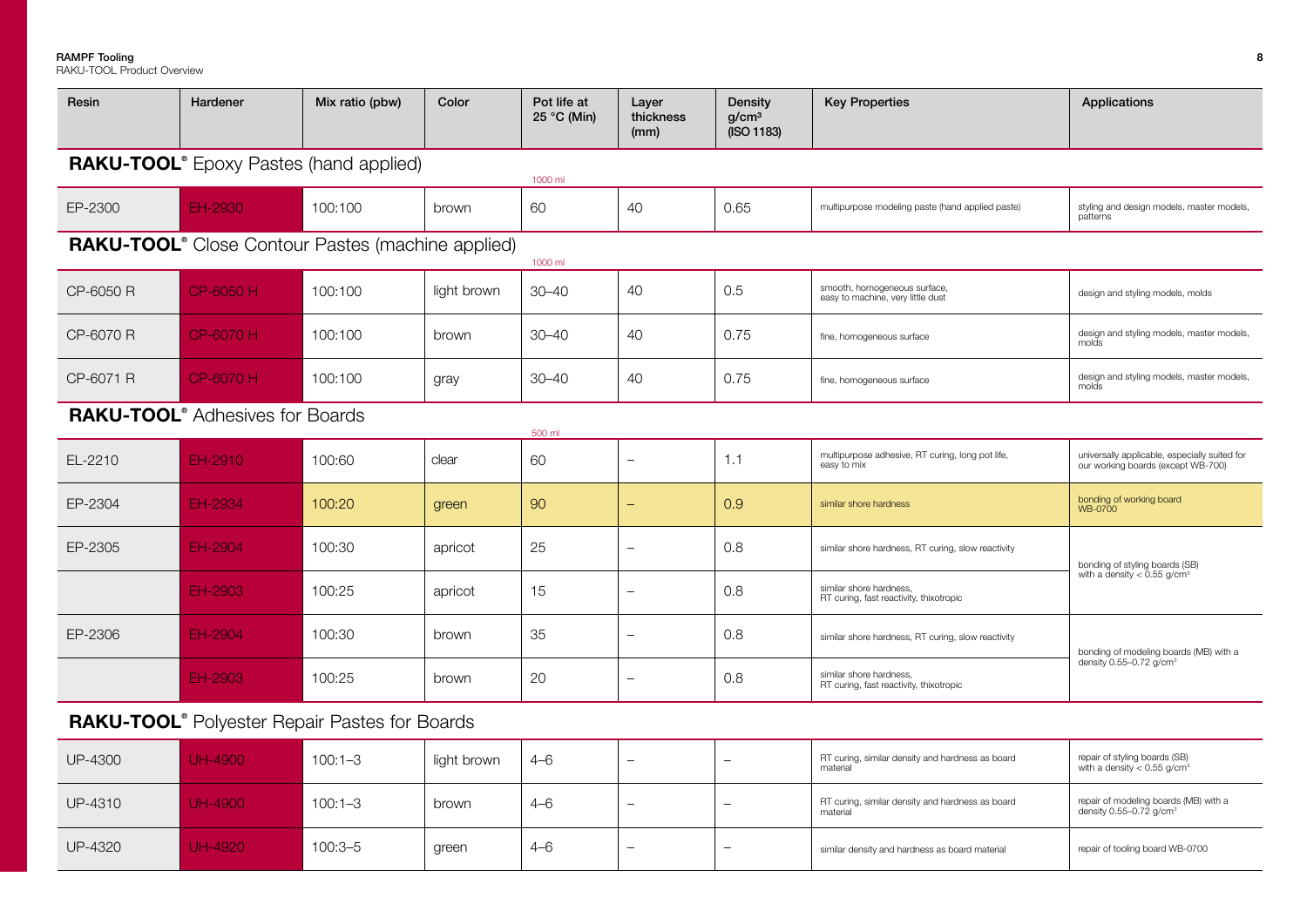|  | Color | Density<br>g/cm <sup>3</sup><br>(ISO 1183) | <b>Hardness</b><br>Shore D<br>(ISO 868) | Coefficient<br>of thermal<br>expansion<br>(ISO 11359)<br>$10^{-6}$ K <sup>-1</sup> | Deflection<br>temperature<br>(ISO 75) $^{\circ}$ C | Compressive<br>strength<br>(ISO 604) MPa | Flexural<br>strength<br>(ISO 178) MPa | <b>Key Properties</b> | Applications |
|--|-------|--------------------------------------------|-----------------------------------------|------------------------------------------------------------------------------------|----------------------------------------------------|------------------------------------------|---------------------------------------|-----------------------|--------------|
|--|-------|--------------------------------------------|-----------------------------------------|------------------------------------------------------------------------------------|----------------------------------------------------|------------------------------------------|---------------------------------------|-----------------------|--------------|

**RAKU-TOOL®** Boards

| SB-0080 | white          | 0.08 | $\overline{\phantom{m}}$ | $\overline{\phantom{0}}$ |                          | $\overline{\phantom{0}}$ | $\qquad \qquad -$        | » Very light, fine surface structure<br>» Easily shaped and machined<br>» Resistant to organic solvents                                             | » Styling models                                                                                                          |
|---------|----------------|------|--------------------------|--------------------------|--------------------------|--------------------------|--------------------------|-----------------------------------------------------------------------------------------------------------------------------------------------------|---------------------------------------------------------------------------------------------------------------------------|
| SB-0140 | light<br>green | 0.14 | $\overline{\phantom{m}}$ | $\overline{\phantom{0}}$ | $\overline{\phantom{a}}$ | $1.8 - 2$                | $\overline{\phantom{0}}$ | » Light weight and smooth surface<br>» Easily shaped, low dust<br>» Resistant to organic solvents                                                   | » Design study<br>» Program proving<br>» Supporting structures for Close Contour<br>Paste<br>» Negative molds for casting |
| SB-0240 | apricot        | 0.24 | $\qquad \qquad -$        | $60 - 70$                | 55-65                    | $2 - 4$                  | $5 - 6$                  | » Good surface structure<br>» Easily shaped and machined<br>» Resistant to organic solvents                                                         | » Styling & design models                                                                                                 |
| SB-0310 | sienna         | 0.31 | $\overline{\phantom{0}}$ | $60 - 65$                | 60-70                    | $7 - 8$                  | $7 - 8$                  | » Good surface structure<br>» Easily shaped and machined                                                                                            | » Styling & design models                                                                                                 |
| SB-0320 | apricot        | 0.32 | $\overline{\phantom{m}}$ | 60-65                    | 60-70                    | $5 - 7$                  | $6 - 8$                  | » Very good surface structure<br>» Easily shaped and machined                                                                                       | » Styling & design models                                                                                                 |
| SB-0470 | apricot        | 0.47 | $\overline{\phantom{a}}$ | 60-65                    | 60-70                    | $10 - 15$                | $10 - 15$                | » Very good surface structure<br>» Easily machined                                                                                                  | » Styling & master models                                                                                                 |
| MB-0550 | <b>brown</b>   | 0.55 | $55 - 60$                | $50 - 55$                | 75-80                    | $15 - 20$                | $15 - 20$                | » Very fine surface<br>» Easily machined<br>» Low coefficient of thermal expansion<br>» Good dimensional stability                                  | » Master models, cubing models, patterns                                                                                  |
| MB-0670 | <b>brown</b>   | 0.67 | 60-65                    | $50 - 55$                | 75-80                    | 20                       | $20 - 25$                | » Very fine surface<br>» Easily machined<br>» Low coefficient of thermal expansion<br>» Good dimensional stability                                  | » Master models, cubing models, patterns                                                                                  |
| MB-0720 | brown          | 0.72 | 60-65                    | $50 - 55$                | 75-80                    | $20 - 25$                | $25 - 30$                | » Excellent surface structure<br>» Low coefficient of thermal expansion<br>» Good dimensional stability<br>» Good compressive and flexural strength | » Master models, cubing models, patterns                                                                                  |

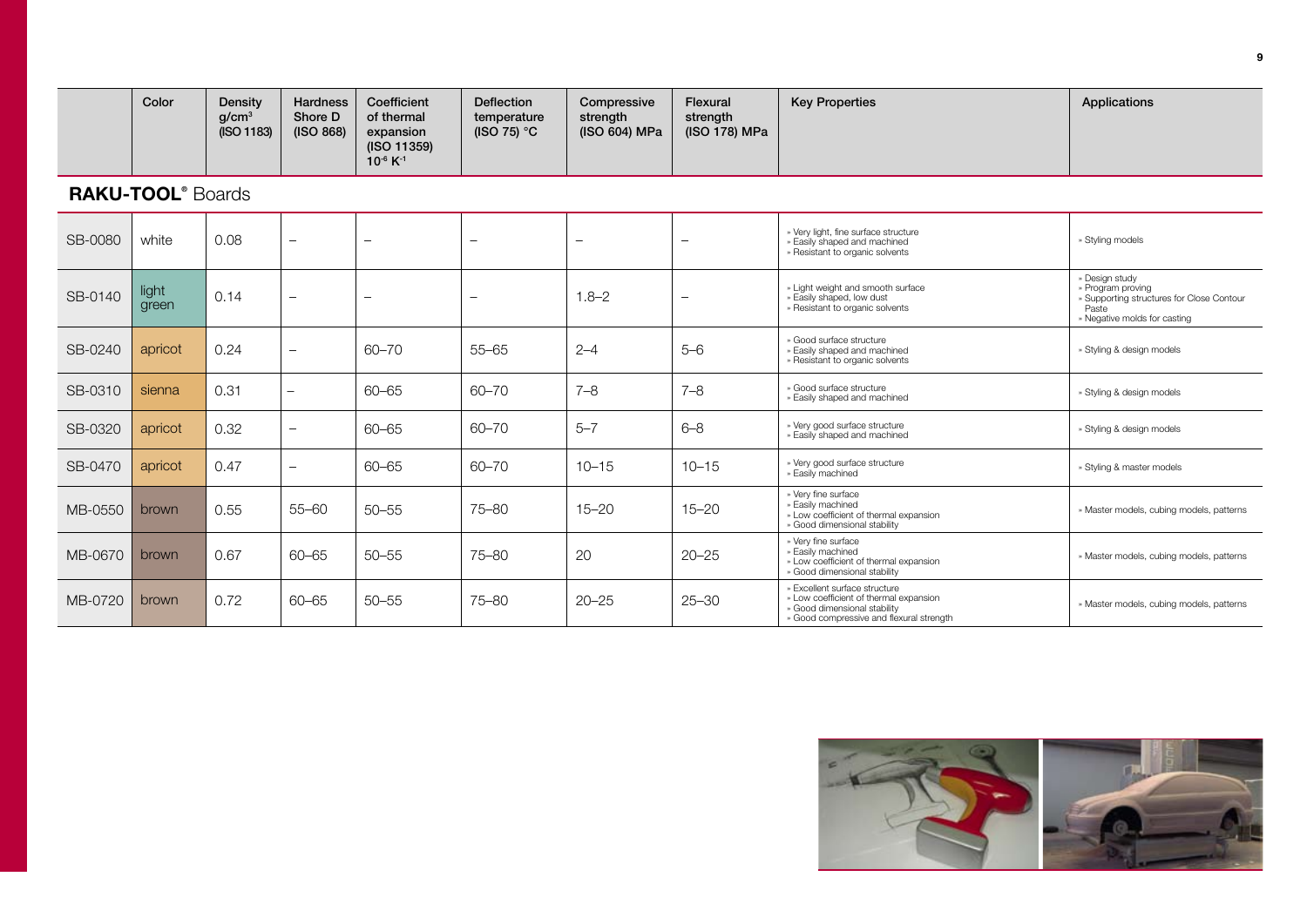RAKU-TOOL Product Overview

|         | Color          | Density<br>q/cm <sup>3</sup><br>(ISO 1183) | <b>Hardness</b><br>Shore D<br>(ISO 868) | Coefficient<br>of thermal<br>expansion<br>(ISO 11359)<br>$10^{-6} K^{-1}$ | Deflection<br>temperature<br>(ISO 75) $^{\circ}$ C | Compressive<br>strength<br>(ISO 604) MPa | <b>Flexural</b><br>strength<br>(ISO 178) MPa | <b>Key Properties</b>                                                                                                                                                   | Applications                                                                                                                  |
|---------|----------------|--------------------------------------------|-----------------------------------------|---------------------------------------------------------------------------|----------------------------------------------------|------------------------------------------|----------------------------------------------|-------------------------------------------------------------------------------------------------------------------------------------------------------------------------|-------------------------------------------------------------------------------------------------------------------------------|
| WB-0700 | light<br>green | 0.7                                        | $70 - 80$                               | $35 - 45$                                                                 | 135-140                                            | $50 - 55$                                | $30 - 40$                                    | » Very fine surface structure<br>» Very easily machined<br>» Good dimensional stability<br>» Temperature resistance up to 135 °C                                        | » Lay up tools for pre-preg<br>» High temperature applications<br>» Vacuum forming molds                                      |
| WB-1000 | beige          |                                            | $75 - 85$                               | $50 - 55$                                                                 | 70-80                                              | $45 - 50$                                | $50 - 55$                                    | » Very easily machined<br>» Low coefficient of thermal expansion<br>» Good edge strength and abrasion resistance                                                        | » Tooling jigs<br>» Fixtures                                                                                                  |
| WB-1220 | red.           | 1.22                                       | 80-85                                   | 80-85                                                                     | 75-85                                              | $70 - 80$                                | 70-80                                        | » Very easily machined<br>» Good temperature resistance<br>» High impact and good edge strength<br>» High abrasion resistance                                           | » Pattern plates<br>» Core boxes<br>» Tooling jigs                                                                            |
| WB-1222 | green          | 1.22                                       | $75 - 85$                               | $80 - 85$                                                                 | 80-90                                              | $60 - 70$                                | $70 - 80$                                    | » Very easily machined<br>» Good temperature resistance<br>» High impact and good edge strength<br>» High abrasion resistance                                           | » Pattern plates<br>» Core boxes<br>» Tooling jigs<br>» Hammer forms                                                          |
| WB-1404 | olive          | 1.4                                        | 85-90                                   | $50 - 55$                                                                 | 75–80                                              | $85 - 90$                                | 80-90                                        | » Dense surface structure<br>» Very easily machined<br>» Good dimensional stability<br>» Good abrasion resistance and impact strength                                   | » Pattern plates and core boxes<br>» Machined negatives and positives<br>» Models, molds and tools<br>» Hammer forms and jigs |
| WB-1600 | <i>ivory</i>   | 1.6                                        | 85-90                                   | $45 - 50$                                                                 | 75–80                                              | $90 - 100$                               | $55 - 65$                                    | » Dense surface<br>» Easily machined<br>» Low coefficient of thermal expansion<br>» Very good compressive strength                                                      | » Metal forming tools<br>» Jigs and fixtures                                                                                  |
| WB-1700 | dark<br>gray   | 1.7                                        | $85 - 90$                               | $45 - 50$                                                                 | 120-125                                            | 125-130                                  | $80 - 85$                                    | » Very dense surface structure, can be polished<br>» Easily machined<br>» Good temperature resistance<br>» Excellent compressive strength<br>» High abrasion resistance | » Metal forming tools<br>» Vacuum forming molds, jigs<br>» Foam molds, rapid prototyping molds                                |

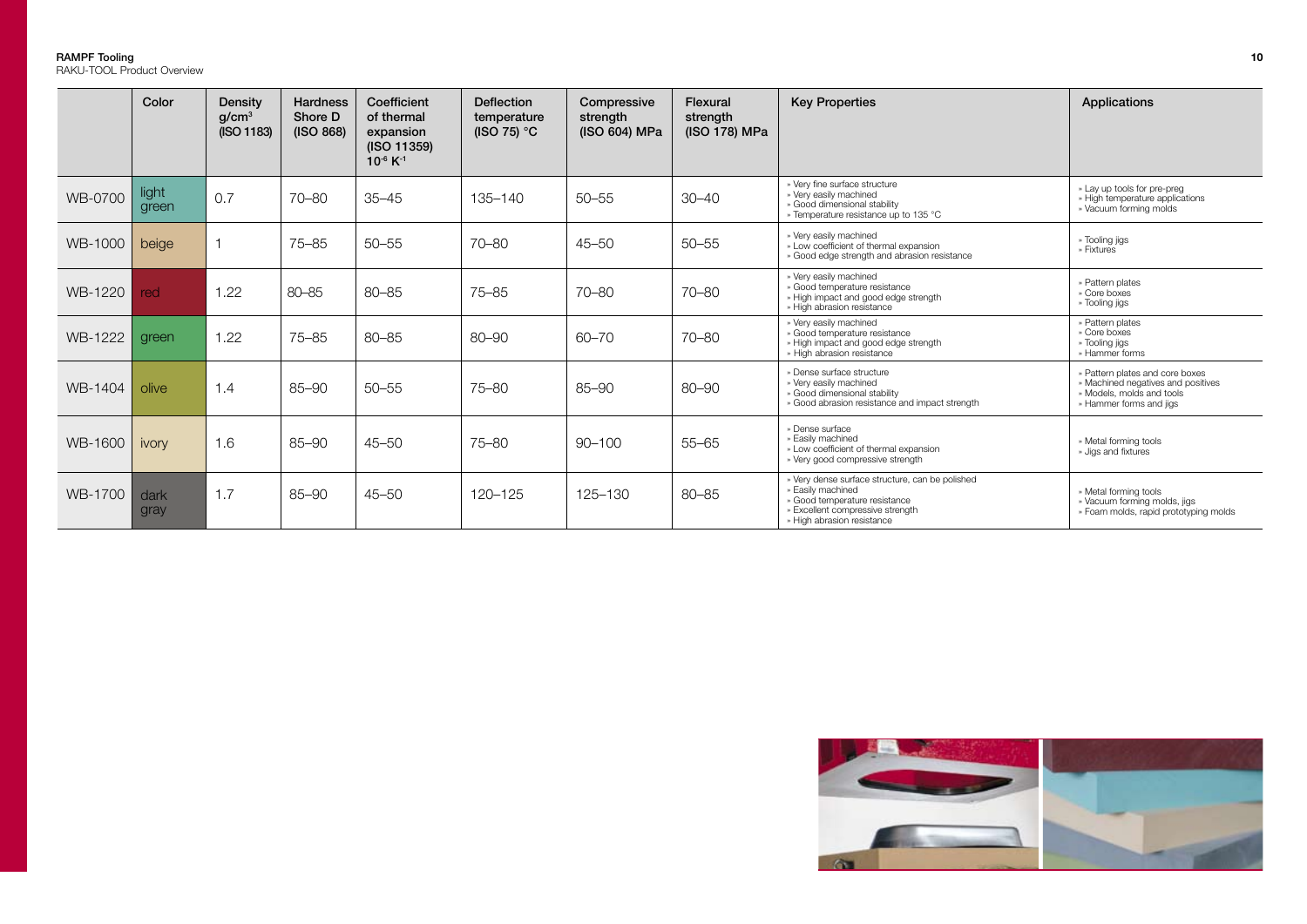|         | Color                                                                  | Density<br>a/cm <sup>3</sup><br>(ISO 1183) | <b>Hardness</b><br>Shore D<br>(ISO 868) | Coefficient<br>of thermal<br>expansion<br>(ISO 11359)<br>$10^{-6} K^{-1}$ | <b>Deflection</b><br>temperature<br>(ISO 75) $^{\circ}$ C | Compressive<br>strength<br>(ISO 604) MPa | Compressive<br>modulus<br>(ISO 178) MPa | <b>Key Properties</b>                                                                                                                                                                                                                                                                                              | Applications                                                                                                                  |
|---------|------------------------------------------------------------------------|--------------------------------------------|-----------------------------------------|---------------------------------------------------------------------------|-----------------------------------------------------------|------------------------------------------|-----------------------------------------|--------------------------------------------------------------------------------------------------------------------------------------------------------------------------------------------------------------------------------------------------------------------------------------------------------------------|-------------------------------------------------------------------------------------------------------------------------------|
|         | <b>RAKU-TOOL</b> <sup>®</sup> Close Contour Casting (CCC) <sup>*</sup> |                                            |                                         |                                                                           |                                                           |                                          |                                         |                                                                                                                                                                                                                                                                                                                    |                                                                                                                               |
| CC-6010 | <b>brown</b>                                                           | 0.8                                        | $65 - 70$                               | $65 - 70$                                                                 | 75-80                                                     | $35 - 40$                                | 1300-1600                               | » Fine surface structure<br>» Easily machined<br>» Similar properties to RAKU-TOOL modeling boards                                                                                                                                                                                                                 | » Master models, cubing models, patterns                                                                                      |
| CC-6015 | beige                                                                  | 1.07                                       | 80-85                                   | $50 - 55$                                                                 | 70-80                                                     | $50 - 55$                                | 2500-3000                               | » Very easily machined<br>» Dense surface structure<br>» Low coefficient of thermal expansion<br>» Good edge strength                                                                                                                                                                                              | » Wrapped models<br>» Molds and tools for rapid prototyping<br>» Tooling jigs                                                 |
| CC-6501 | dark<br>gray                                                           | 1.62                                       | 85-90                                   | 65-75                                                                     | $75 - 80$                                                 | 70-80                                    | 4500-5500                               | » Easily machined<br>» Good mechanical properties<br>» Good abrasion resistance                                                                                                                                                                                                                                    | » Hammer forms, metal sheet forming,<br>molds and jigs                                                                        |
| CC-6502 | light gray                                                             | 1.68                                       | $85 - 90$                               | $45 - 55$                                                                 | 75-80                                                     | $90 - 100$                               | 7000-8000                               | » Easily machined<br>» Low coefficient of thermal expansion<br>» High compressive strength<br>» Good abrasion resistance                                                                                                                                                                                           | » Jigs                                                                                                                        |
| CC-6503 | blue                                                                   | 1.85                                       | $85 - 90$                               | $40 - 45$                                                                 | 80                                                        | $95 - 105$                               | 9500                                    | » Very dense structure<br>» Very homogeneous, fine surface and as a result, very good surface<br>of nickel bowl, i.e. little finishing required and therefore large cost<br>savings<br>» Easily machined**<br>» Low coefficient of thermal expansion<br>» Good abrasion resistance                                 | » Galvanobath models, lay up tools,<br>RIM tools                                                                              |
| CC-6504 | beige                                                                  | 1.87                                       | $85 - 90$                               | 40                                                                        | 80                                                        | $90 - 100$                               | 10000                                   | » Very dense structure<br>» Easily machined**<br>» Low coefficient of thermal expansion<br>» High compressive strength/stiffness<br>» Good abrasion resistance<br>» Tools do not need to be polished = time saving<br>» Tools weigh less (vs Zamak) = easy handling and transport<br>» Changes are easily possible | » Metal sheet forming, jigs                                                                                                   |
| CC-6505 | light gray                                                             | 1.87                                       | $85 - 90$                               | 40                                                                        | 80                                                        | $85 - 90$                                | 10000                                   | » Very dense structure<br>» Easily machined**<br>» Low coefficient of thermal expansion<br>» High compressive strength/stiffness<br>» Good abrasion resistance<br>» Tools do not need to be polished = time saving<br>» Tools weigh less (vs Zamak) = easy handling and transport<br>» Changes are easily possible | » Stretch dies, jigs, RTM tools                                                                                               |
| CC-6506 | dark<br>gray                                                           | 1.9                                        | $90 - 95$                               | 35                                                                        | 110                                                       | 120-130                                  | 13000                                   | » Very dense surface structure<br>» Can be polished<br>» Good heat resistance<br>» High compressive strength<br>» Good resistance to chemicals<br>» Time savings through direct milling of mold via surface data<br>» Better pressing of sheet metal parts                                                         | » Molds for ceramic pressure casting<br>» Metal sheet forming, vacuum forming<br>tools.<br>» Lay up tools                     |
| CC-6507 | olive                                                                  | 1.4                                        | $85 - 90$                               | $50 - 55$                                                                 | $75 - 80$                                                 | 85-95                                    | 3500-4000                               | » Dense surface structure<br>» Very easily machined<br>» Good dimensional stability<br>» Good abrasion resistance and impact strength                                                                                                                                                                              | » Pattern plates and core boxes<br>» Machined negatives and positives<br>» Models, molds and tools<br>» Hammer forms and jigs |

| FP        | Epoxy Paste/Resin                           |
|-----------|---------------------------------------------|
| <b>EH</b> | Epoxy Hardener                              |
| СP        | Close Contour Paste (R= Resin, H= Hardener) |
| UP        | Unsaturated Polyester Resin                 |
| UΗ        | Unsaturated Polyester Hardener              |
| SB        | Styling boards                              |

| <b>M<sub>B</sub></b>                                | Modeling boards       |
|-----------------------------------------------------|-----------------------|
| <b>W<sub>R</sub></b>                                | Working boards        |
| CCC                                                 | Close Contour Casting |
| * done through RAMPF Tooling as customized castings |                       |
| ** like board material WB-1600                      |                       |

Our recommendations on the use of the material are based on many years of experience and current scientific and practical knowledge. They are, however, provided without any obligation on our part and to not relieve the buy